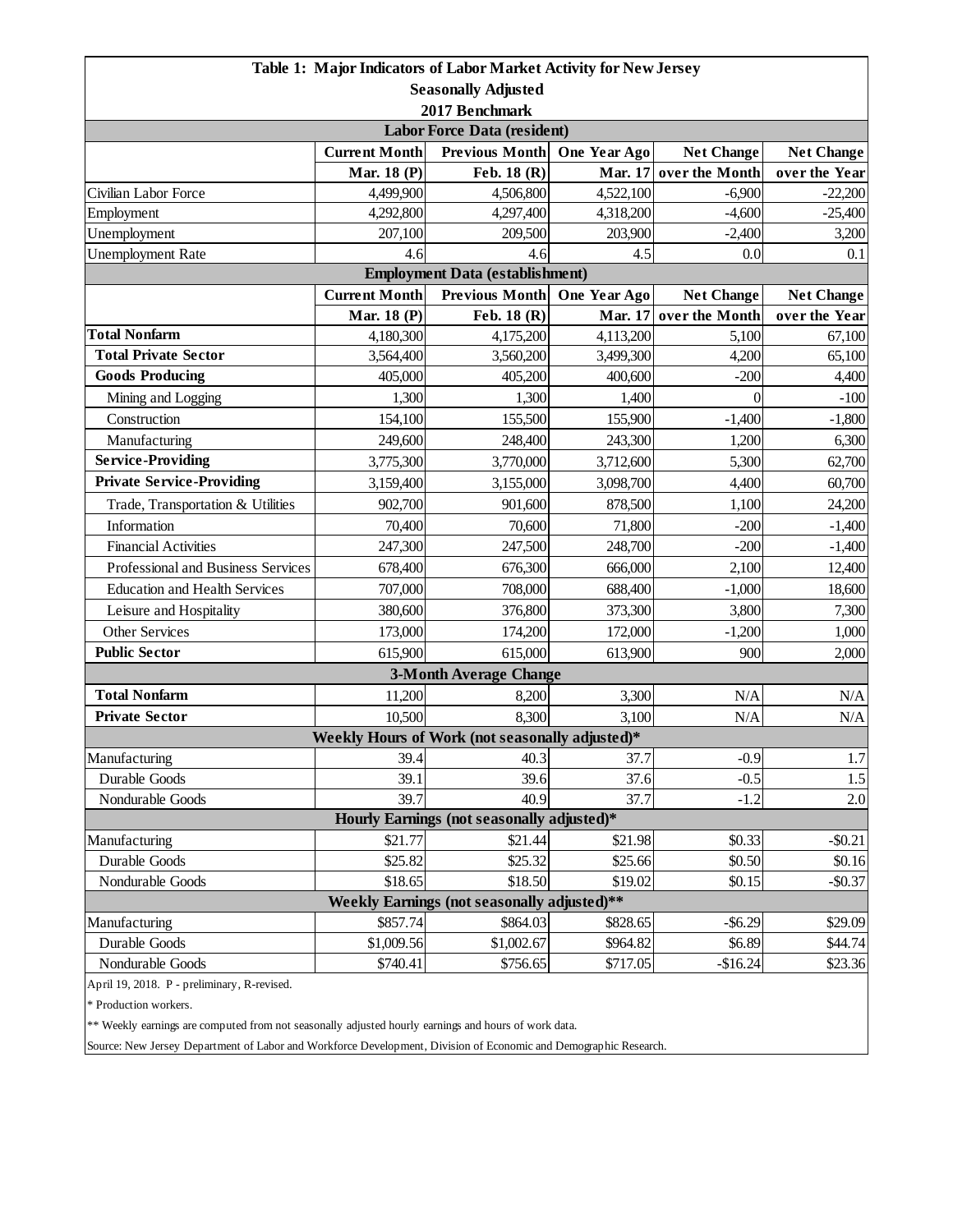|                                    |                                                                        |                                        | Table 2: New Jersey Civilian Labor Force Trends                                    |                                                                 |                    |                             |
|------------------------------------|------------------------------------------------------------------------|----------------------------------------|------------------------------------------------------------------------------------|-----------------------------------------------------------------|--------------------|-----------------------------|
|                                    |                                                                        | 2017 Benchmark                         |                                                                                    |                                                                 |                    |                             |
|                                    | Mar. 18 (P)                                                            | Not Seasonally Adjusted<br>Feb. 18 (R) | <b>Mar. 17</b>                                                                     | <b>Seasonally Adjusted</b><br><b>Mar. 18 (P)</b><br>Feb. 18 (R) |                    |                             |
| Civilian Labor Force               | 4,470,200                                                              | 4,499,500                              | 4,515,800                                                                          | 4,499,900                                                       | 4,506,800          | <b>Mar. 17</b><br>4,522,100 |
| Resident Employment                | 4,261,100                                                              | 4,280,000                              | 4,309,200                                                                          | 4,292,800                                                       | 4,297,400          | 4,318,200                   |
| Unemployment                       | 209,100                                                                | 219,400                                | 206,600                                                                            | 207,100                                                         | 209,500            | 203,900                     |
| Unemployment Rate (%)              | 4.7                                                                    | 4.9                                    | 4.6                                                                                | 4.6                                                             | 4.6                | 4.5                         |
| Labor Force Participation Rate (%) | 62.2                                                                   | 62.7                                   |                                                                                    |                                                                 | 62.8               | 63.3                        |
| Employment/Population Ratio (%)    | 59.3                                                                   | 59.6                                   | 63.2<br>62.6                                                                       |                                                                 | 59.8               | 60.4                        |
|                                    |                                                                        |                                        | 60.3<br>59.8<br><b>New Jersey Civilian Labor Force Annual Averages 1997 - 2017</b> |                                                                 |                    |                             |
| Year                               | <b>Labor Force</b>                                                     |                                        | <b>Employment</b>                                                                  |                                                                 | Unemployment       | Rate $(\%$ )                |
| 1997                               | 4,263,800                                                              |                                        |                                                                                    |                                                                 | 224,000            | 5.3                         |
| 1998                               | 4,246,400                                                              |                                        | 4,039,800<br>4,051,500                                                             |                                                                 | 194,900            | 4.6                         |
| 1999                               | 4,287,900                                                              |                                        | 4,094,600                                                                          |                                                                 | 193,300            | 4.5                         |
| 2000                               | 4,282,100                                                              |                                        |                                                                                    |                                                                 | 158,400            | 3.7                         |
| 2001                               |                                                                        |                                        | 4,123,700<br>4,106,200                                                             |                                                                 |                    |                             |
|                                    | 4,288,800                                                              |                                        |                                                                                    |                                                                 | 182,600            | 4.3                         |
| 2002                               | 4,346,200                                                              |                                        | 4,095,200                                                                          |                                                                 | 251,100            | 5.8                         |
| 2003                               | 4,347,200                                                              |                                        | 4,093,700                                                                          |                                                                 | 253,500            | 5.8                         |
| 2004                               | 4,349,200                                                              |                                        | 4,138,800                                                                          |                                                                 | 210,300            | 4.8                         |
| 2005                               | 4,391,600                                                              |                                        | 4,194,900                                                                          |                                                                 | 196,700            | 4.5                         |
| 2006                               | 4,445,900                                                              |                                        | 4,236,500                                                                          |                                                                 | 209,400            | 4.7                         |
| 2007                               | 4,441,800                                                              |                                        | 4,251,800                                                                          |                                                                 | 190,000            | 4.3                         |
| 2008                               | 4,504,400                                                              |                                        | 4,264,000                                                                          |                                                                 | 240,500            | 5.3                         |
| 2009                               | 4,550,600                                                              |                                        | 4,138,600                                                                          |                                                                 | 412,100            | 9.1                         |
| 2010                               | 4,555,300                                                              |                                        | 4,121,500                                                                          |                                                                 | 433,900            | 9.5                         |
| 2011                               | 4,565,300                                                              |                                        | 4,138,500                                                                          |                                                                 | 426,800            | 9.3                         |
| 2012                               | 4,588,000                                                              |                                        | 4,160,000                                                                          |                                                                 | 428,000            | 9.3                         |
| 2013                               | 4,548,600                                                              |                                        | 4,173,800                                                                          |                                                                 | 374,700            | 8.2                         |
| 2014                               | 4,527,200                                                              |                                        | 4,221,300                                                                          |                                                                 | 305,900            | 6.8                         |
| 2015                               | 4,537,200                                                              |                                        | 4,274,700                                                                          |                                                                 | 262,500            | 5.8                         |
| 2016                               | 4,530,800                                                              |                                        | 4,305,500                                                                          |                                                                 | 225,300            | 5.0                         |
| 2017                               | 4,518,800                                                              |                                        | 4,309,700                                                                          |                                                                 | 209,100            | 4.6                         |
|                                    | Seasonally Adjusted Civilian Labor Force Data for New Jersey 2017-2018 |                                        |                                                                                    |                                                                 |                    |                             |
| Date                               | <b>Labor Force</b>                                                     |                                        | <b>Employment</b>                                                                  |                                                                 | Unemployment       | Rate %                      |
| Jan 2017                           | 4,524,900                                                              |                                        | 4,315,000                                                                          |                                                                 | 209,900            | 4.6                         |
| Feb                                | 4,523,400                                                              |                                        | 4,317,100                                                                          |                                                                 | 206,300<br>203,900 | 4.6                         |
| Mar                                |                                                                        | 4,522,100                              |                                                                                    | 4,318,200                                                       |                    | 4.5                         |
| Apr                                | 4,521,200                                                              |                                        | 4,318,000                                                                          |                                                                 | 203,100<br>203,900 | 4.5                         |
| May                                |                                                                        | 4,520,800                              |                                                                                    | 4,317,000                                                       |                    | 4.5                         |
| Jun                                | 4,521,200                                                              |                                        | 4,315,200                                                                          |                                                                 | 206,000            | 4.6                         |
| Jul                                | 4,521,400                                                              |                                        | 4,312,400                                                                          |                                                                 | 209,000            | 4.6                         |
| Aug<br>Sep                         | 4,520,100                                                              |                                        | 4,308,400<br>4,304,600                                                             |                                                                 | 211,800<br>213,600 | 4.7<br>4.7                  |
| Oct                                | 4,518,100<br>4,515,400                                                 |                                        | 4,301,100                                                                          |                                                                 | 214,300            | 4.7                         |
| <b>Nov</b>                         | 4,513,900                                                              |                                        | 4,300,000                                                                          |                                                                 | 213,900            | 4.7                         |
| Dec                                | 4,513,700                                                              |                                        | 4,300,200                                                                          |                                                                 | 213,500            | 4.7                         |
|                                    |                                                                        |                                        |                                                                                    |                                                                 |                    |                             |
| Jan 2018                           | 4,508,700                                                              |                                        | 4,296,900                                                                          |                                                                 | 211,800            | 4.7                         |
| Feb $(R)$                          | 4,506,800                                                              |                                        | 4,297,400                                                                          |                                                                 | 209,500            | 4.6                         |
| Mar(P)                             | 4,499,900                                                              |                                        | 4,292,800                                                                          |                                                                 | 207,100            | 4.6                         |
| Apr                                |                                                                        |                                        |                                                                                    |                                                                 |                    |                             |
| May                                |                                                                        |                                        |                                                                                    |                                                                 |                    |                             |
| Jun                                |                                                                        |                                        |                                                                                    |                                                                 |                    |                             |
| Jul                                |                                                                        |                                        |                                                                                    |                                                                 |                    |                             |
| Aug                                |                                                                        |                                        |                                                                                    |                                                                 |                    |                             |
| Sep                                |                                                                        |                                        |                                                                                    |                                                                 |                    |                             |
| Oct                                |                                                                        |                                        |                                                                                    |                                                                 |                    |                             |
| <b>Nov</b>                         |                                                                        |                                        |                                                                                    |                                                                 |                    |                             |
| $\rm Dec$                          |                                                                        |                                        |                                                                                    |                                                                 |                    |                             |

Source: New Jersey Department of Labor and Workforce Development, Division of Economic & Demographic Research.

April 19, 2018. P - preliminary, R-revised.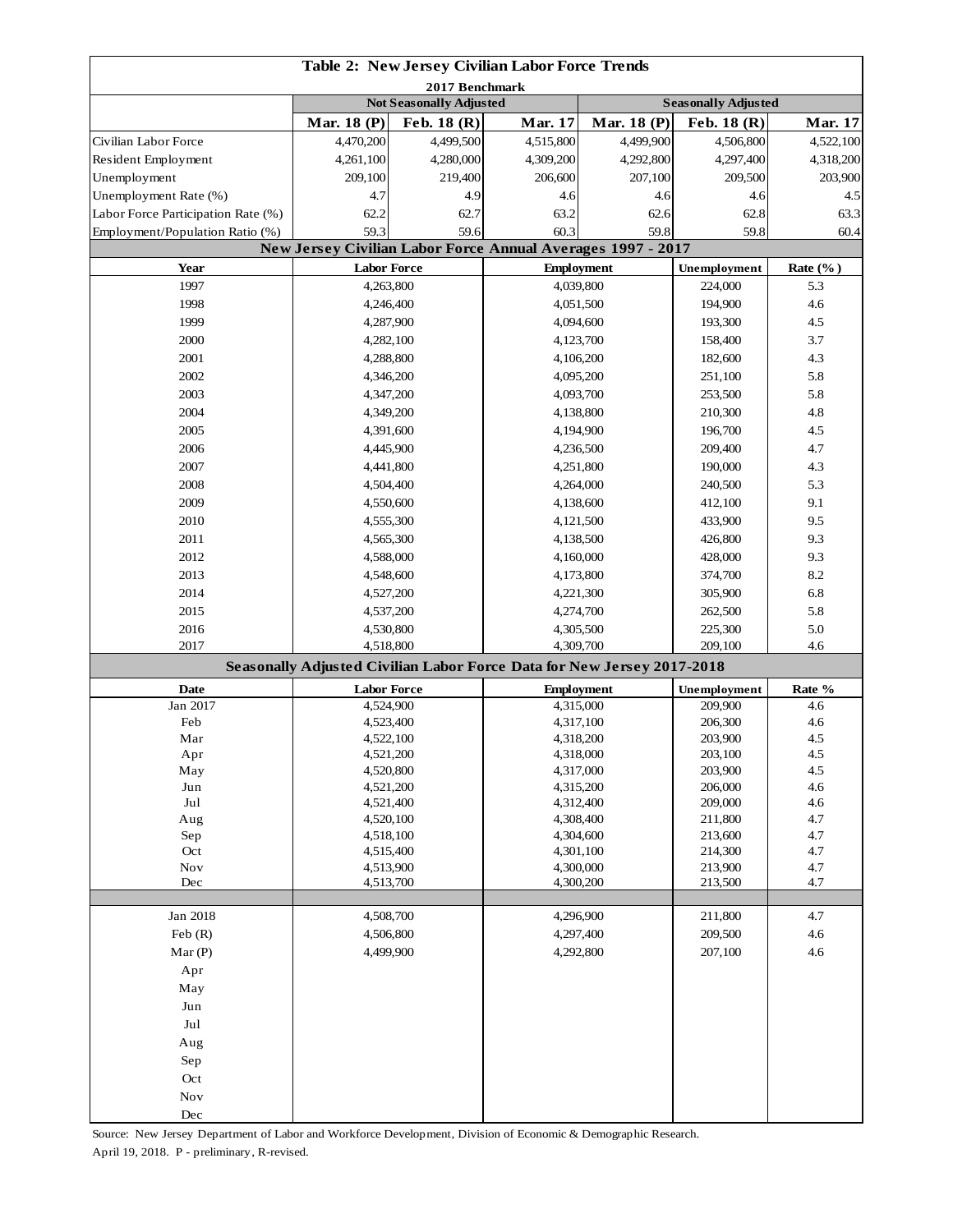| Table 3: New Jersey Nonfarm Employment by Industry for March 2018<br><b>Not Seasonally Adjusted, 2017 Benchmark</b> |                      |                       |                   |                    |  |
|---------------------------------------------------------------------------------------------------------------------|----------------------|-----------------------|-------------------|--------------------|--|
|                                                                                                                     | <b>Current Month</b> | <b>Previous Month</b> | One Year Ago      | <b>Net Change</b>  |  |
| Industry                                                                                                            | Mar. 18 (P)          | Feb. 18 (R)           | <b>Mar. 17</b>    | over the Year      |  |
| Total Nonfarm                                                                                                       | 4,123,500            | 4,095,400             | 4,059,300         | 64,200             |  |
| <b>Total Private Sector</b>                                                                                         | 3,495,300            | 3,470,200             | 3,433,100         | 62,200             |  |
| Goods Producing                                                                                                     | 394,200              | 392,100               | 389,700           | 4,500              |  |
| <b>Mining &amp; Logging</b>                                                                                         | 1,300                | 1,200                 | 1,300             | $\bf{0}$           |  |
| <b>Construction</b>                                                                                                 | 144,200              | 144,300               | 146,600           | $-2,400$           |  |
| <b>Manufacturing</b>                                                                                                | 248,700              | 246,600               | 241,800           | 6,900              |  |
| Durable Goods*                                                                                                      | 115,100              | 114,200               | 109,700           | 5,400              |  |
| <b>Fabricated Metal Products</b>                                                                                    | 21,000               | 20,900                | 20,900            | 100                |  |
| Machinery Manufacturing                                                                                             | 13,700               | 13,600                | 13,500            | 200                |  |
| Computer and Electronic Products                                                                                    | 23,700               | 23,700                | 22,900            | 800                |  |
| Miscellaneous Manufacturing                                                                                         | 17,400               | 17,400                | 17,200            | 200                |  |
| Nondurable Goods*                                                                                                   | 133,600              | 132,400               | 132,100           | 1,500              |  |
| Food Manufacturing                                                                                                  | 35,400               | 35,400                | 34,600            | 800                |  |
| Paper Manufacturing                                                                                                 | 9,600                | 9,600                 | 9,800             | $-200$             |  |
| Printing and Related Support                                                                                        | 13,900               | 13,800                | 13,900            | $\vert$ 0          |  |
| Chemical Manufacturing                                                                                              | 43,900               | 43,600                | 43,500            | 400                |  |
| Pharmaceutical and Medicine                                                                                         | 22,700               | 22,600                | 22,400            | 300                |  |
| Service-Providing                                                                                                   | 3,729,300            | 3,703,300             | 3,669,600         | 59,700             |  |
| <b>Private Service-Providing</b>                                                                                    | 3,101,100            | 3,078,100             | 3,043,400         | 57,700             |  |
| <b>Trade, Transportation, and Utilities</b>                                                                         | 890,000              | 886,600               | 862,600           | 27,400             |  |
| Wholesale Trade*                                                                                                    | 220,700              | 219,200               | 216,000           | 4,700              |  |
| Retail Trade*                                                                                                       | 454,500              | 454,200               | 450,700           | 3,800              |  |
| Building Material & Garden Equip. and Supplies Dealers                                                              | 33,900               | 32,500                | 31,600            | 2,300              |  |
| Food and Beverage Stores                                                                                            | 109,800              | 110,000               | 110,800           | $-1,000$           |  |
| Health and Personal Care Stores                                                                                     | 36,100               | 35,400                | 37,900            | $-1,800$           |  |
| Clothing and Clothing Accessories Stores                                                                            | 48,400               | 49,200                | 48,600            | $-200$             |  |
| Sporting Goods, Hobby, Musical Inst., and Book Stores                                                               | 13,900               | 14,000                | 14,600            | $-700$             |  |
| <b>General Merchandise Stores</b>                                                                                   | 70,600               | 71,200                | 71,900            | $-1,300$           |  |
| Transportation, Warehousing, and Utilities                                                                          | 214,800              | 213,200               | 195,900           | 18,900             |  |
| Utilities*                                                                                                          | 14,100               | 14,100                | 14,000            | 100                |  |
| Transportation & Warehousing*                                                                                       | 200,700              | 199,100               | 181,900           | 18,800             |  |
| <b>Information</b>                                                                                                  | 70,200               | 70,100                | 71,400            | $-1,200$           |  |
| Publishing Industries (except Internet)                                                                             | 17,200               | 17,200                | 18,100            | $-900$             |  |
| Telecommunications                                                                                                  | 25,800               | 25,800                | 27,000            | $-1,200$           |  |
| Data Processing, Hosting, and Related Services                                                                      | 10,000               | 9,900                 | 9,900             | 100                |  |
| <b>Financial Activities</b>                                                                                         | 245,500              | 245,400               | 246,800           | $-1,300$           |  |
| Finance and Insurance*                                                                                              | 189,000              | 189,000               | 189,800           | $-800$             |  |
| Financial Investments and Related Activities                                                                        | 38,100               | 37,900                | 39,600            | $-1,500$           |  |
| Insurance Carriers and Related Activities                                                                           | 79,000               | 79,000                | 79,200            | $-200$             |  |
| Real Estate and Rental and Leasing*                                                                                 | 56,500               | 56,400                | 57,000            | $-500$             |  |
| <b>Professional and Business Services</b>                                                                           | 662,700              | 654,000               | 652,700           | 10,000             |  |
| Professional, Scientific, and Technical Services*                                                                   | 297,700              | 296,700               | 298,200           | $-500$             |  |
| Management of Companies and Enterprises*<br>Administrative Support & Waste Management/Remediation*                  | 81,300<br>283,700    | 81,500                | 83,300<br>271,200 | $-2,000$<br>12,500 |  |
| <b>Education and Health Services</b>                                                                                | 711,200              | 275,800               | 692,500           | 18,700             |  |
| <b>Educational Services*</b>                                                                                        | 118,100              | 709,700<br>116,700    | 112,200           | 5,900              |  |
| Health Care and Social Assistance*                                                                                  | 593,100              | 593,000               | 580,300           | 12,800             |  |
| Hospitals                                                                                                           | 162,400              | 163,100               | 160,400           | 2,000              |  |
| Nursing and Residential Care Facilities                                                                             | 95,700               | 95,800                | 95,700            | $\Omega$           |  |
| Social Assistance                                                                                                   | 95,400               | 94,800                | 92,100            | 3,300              |  |
| <b>Leisure and Hospitality</b>                                                                                      | 350,500              | 341,000               | 347,600           | 2,900              |  |
| Arts, Entertainment, and Recreation*                                                                                | 55,000               | 51,500                | 53,400            | 1,600              |  |
| Accommodation and Food Services*                                                                                    | 295,500              | 289,500               | 294,200           | 1,300              |  |
| Food Services and Drinking Places                                                                                   | 250,700              | 246,000               | 249,600           | 1,100              |  |
| <b>Other Services</b>                                                                                               | 171,000              | 171,300               | 169,800           | 1,200              |  |
| Repair and Maintenance                                                                                              | 31,500               | 31,900                | 33,100            | $-1,600$           |  |
| Personal and Laundry Services                                                                                       | 62,500               | 61,600                | 59,900            | 2,600              |  |
| Religious, Grantmaking, Civic, Professional and Similar Org.                                                        | 77,000               | 77,800                | 76,800            | 200                |  |
| Government                                                                                                          | 628,200              | 625,200               | 626,200           | 2,000              |  |

April 19, 2018 P - preliminary, R-revised. Shaded rows denote supersector series, \* denote sector series.

Source: New Jersey Department of Labor and Workforce Development, Division of Economic and Demographic Research.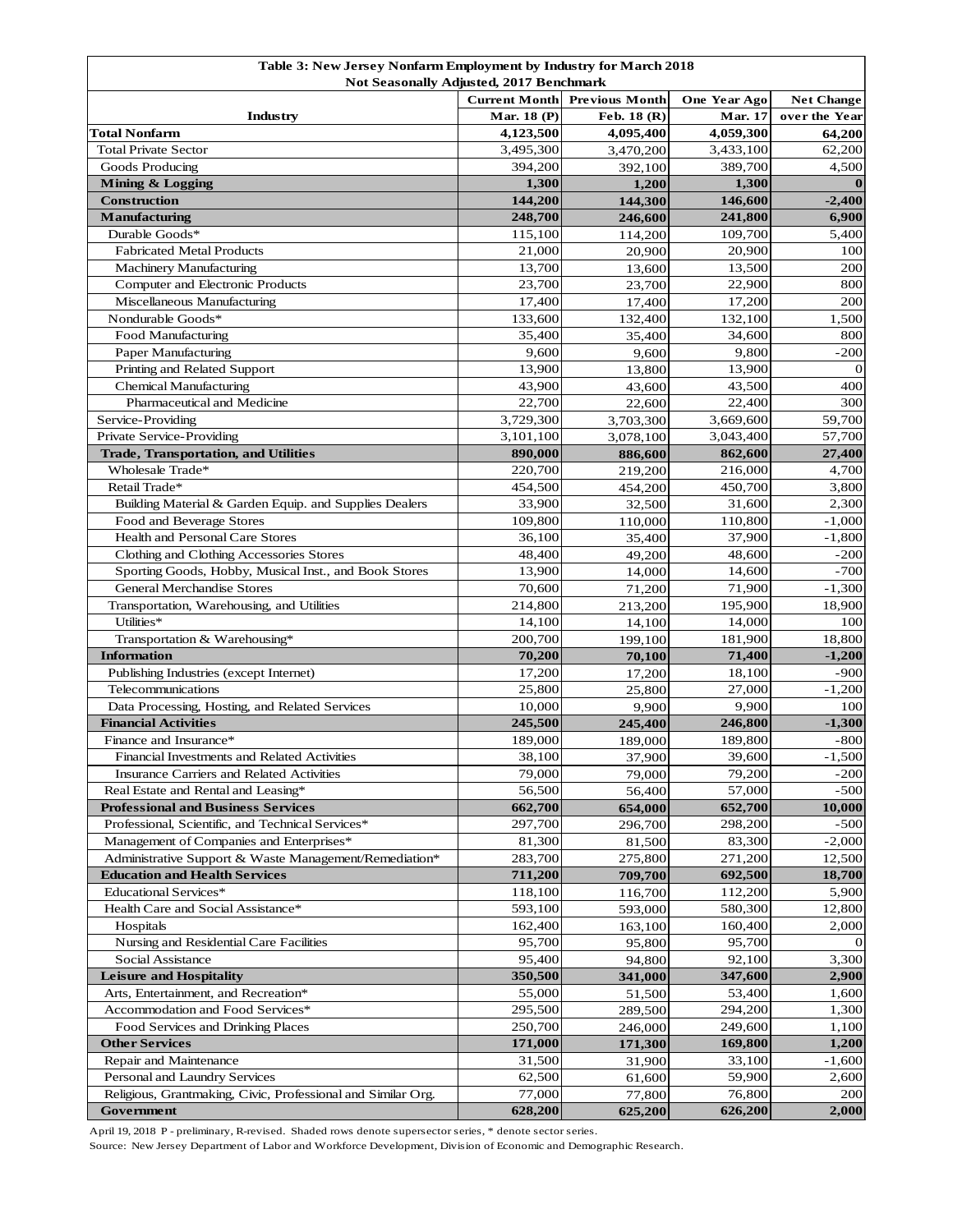| Table 4: New Jersey Nonfarm Employment 2017 Benchmark |              |              |                                         |              |                  |         |  |
|-------------------------------------------------------|--------------|--------------|-----------------------------------------|--------------|------------------|---------|--|
| <b>Annual Averages</b>                                |              |              |                                         |              |                  |         |  |
|                                                       | <b>Total</b> |              | <b>Public</b>                           |              |                  |         |  |
|                                                       |              |              |                                         |              | Service-         |         |  |
| Year                                                  |              | <b>Total</b> | Manufacturing                           | Construction | <b>Providing</b> |         |  |
| 1997                                                  | 3,719,800    | 3,148,900    | 427,800                                 | 131,800      | 2,587,100        | 571,000 |  |
| 1998                                                  | 3,801,300    | 3,228,900    | 427,300                                 | 136,100      | 2,663,200        | 572,400 |  |
| 1999                                                  | 3,901,200    | 3,322,600    | 420,500                                 | 143,600      | 2,756,300        | 578,600 |  |
| 2000                                                  | 3,994,600    | 3,404,600    | 419,600                                 | 149,600      | 2,833,400        | 590,100 |  |
| 2001                                                  | 3,996,900    | 3,392,800    | 399,100                                 | 158,800      | 2,833,200        | 604,100 |  |
| 2002                                                  | 3,983,700    | 3,368,300    | 365,100                                 | 162,600      | 2,839,100        | 615,300 |  |
| 2003                                                  | 3,977,200    | 3,353,300    | 348,000                                 | 160,500      | 2,843,300        | 623,900 |  |
| 2004                                                  | 3,997,900    | 3,362,400    | 335,700                                 | 165,900      | 2,859,200        | 635,600 |  |
| 2005                                                  | 4,038,400    | 3,394,600    | 327,800                                 | 169,100      | 2,896,000        | 643,800 |  |
| 2006                                                  | 4,069,700    | 3,420,100    | 321,100                                 | 174,900      | 2,922,400        | 649,600 |  |
| 2007                                                  | 4,077,200    | 3,427,100    | 308,400                                 | 172,300      | 2,944,800        | 650,100 |  |
| 2008                                                  | 4,048,500    | 3,396,900    | 295,400                                 | 164,500      | 2,935,300        | 651,600 |  |
| 2009                                                  | 3,894,200    | 3,239,200    | 260,900                                 | 138,600      | 2,838,300        | 655,000 |  |
| 2010                                                  | 3,848,700    | 3,206,000    | 252,100                                 | 129,500      | 2,823,000        | 642,700 |  |
| 2011                                                  | 3,847,700    | 3,226,000    | 246,900                                 | 129,900      | 2,847,900        | 621,700 |  |
| 2012                                                  | 3,890,700    | 3,271,700    | 240,900                                 | 130,400      | 2,899,100        | 619,000 |  |
| 2013                                                  | 3,935,400    | 3,316,900    | 238,700                                 | 137,600      | 2,939,300        | 618,400 |  |
| 2014                                                  | 3,967,900    | 3,347,900    | 238,800                                 | 141,600      | 2,966,100        | 620,100 |  |
| 2015                                                  | 4,012,600    | 3,397,800    | 238,800                                 | 148,400      | 3,009,200        | 614,900 |  |
| 2016                                                  | 4,073,500    | 3,459,400    | 242,100                                 | 153,500      | 3,062,500        | 614,100 |  |
| 2017                                                  | 4,127,400    | 3,512,600    | 244,600                                 | 155,000      | 3,111,700        | 614,900 |  |
|                                                       |              |              | <b>Seasonally Adjusted Monthly Data</b> |              |                  |         |  |
| 2017                                                  |              |              |                                         |              |                  |         |  |
| Jan                                                   | 4,109,100    | 3,495,000    | 243,400                                 | 154,900      | 3,095,400        | 614,100 |  |
| Feb                                                   | 4,114,800    | 3,501,000    | 243,800                                 | 157,000      | 3,098,900        | 613,800 |  |
| Mar                                                   | 4,113,200    | 3,499,300    | 243,300                                 | 155,900      | 3,098,700        | 613,900 |  |
| Apr                                                   | 4,115,700    | 3,504,000    | 243,700                                 | 155,400      | 3,103,600        | 611,700 |  |
| May                                                   | 4,122,000    | 3,509,500    | 244,400                                 | 155,600      | 3,108,200        | 612,500 |  |
| Jun                                                   | 4,135,600    | 3,520,800    | 244,800                                 | 156,000      | 3,118,700        | 614,800 |  |
| $\mathrm{Jul}$                                        | 4,125,000    | 3,510,800    | 245,400                                 | 155,100      | 3,109,000        | 614,200 |  |
| Aug                                                   | 4,134,200    | 3,518,600    | 245,200                                 | 155,800      | 3,116,300        | 615,600 |  |
| Sep                                                   | 4,137,900    | 3,522,500    | 245,200                                 | 156,600      | 3,119,300        | 615,400 |  |
| Oct                                                   | 4,144,800    | 3,529,500    | 245,300                                 | 153,100      | 3,129,700        | 615,300 |  |
| <b>Nov</b>                                            | 4,150,500    | 3,535,200    | 244,900                                 | 153,300      | 3,135,600        | 615,300 |  |
| Dec                                                   | 4,146,800    | 3,532,800    | 246,500                                 | 151,500      | 3,133,500        | 614,000 |  |
| 2018                                                  |              |              |                                         |              |                  |         |  |
| Jan                                                   | 4,162,200    | 3,546,200    | 246,700                                 | 153,700      | 3,144,500        | 616,000 |  |
| Feb $(R)$                                             | 4,175,200    | 3,560,200    | 248,400                                 | 155,500      | 3,155,000        | 615,000 |  |
| Mar $(P)$                                             | 4,180,300    | 3,564,400    | 249,600                                 | 154,100      | 3,159,400        | 615,900 |  |
| Apr                                                   |              |              |                                         |              |                  |         |  |
| May                                                   |              |              |                                         |              |                  |         |  |
| Jun                                                   |              |              |                                         |              |                  |         |  |
| Jul                                                   |              |              |                                         |              |                  |         |  |
| Aug                                                   |              |              |                                         |              |                  |         |  |
| Sep                                                   |              |              |                                         |              |                  |         |  |
| Oct                                                   |              |              |                                         |              |                  |         |  |
| <b>Nov</b>                                            |              |              |                                         |              |                  |         |  |
| Dec                                                   |              |              |                                         |              |                  |         |  |

April 19, 2018 P - preliminary, R-revised.

Source: New Jersey Department of Labor and Workforce Development, Division of Economic & Demographic Research.